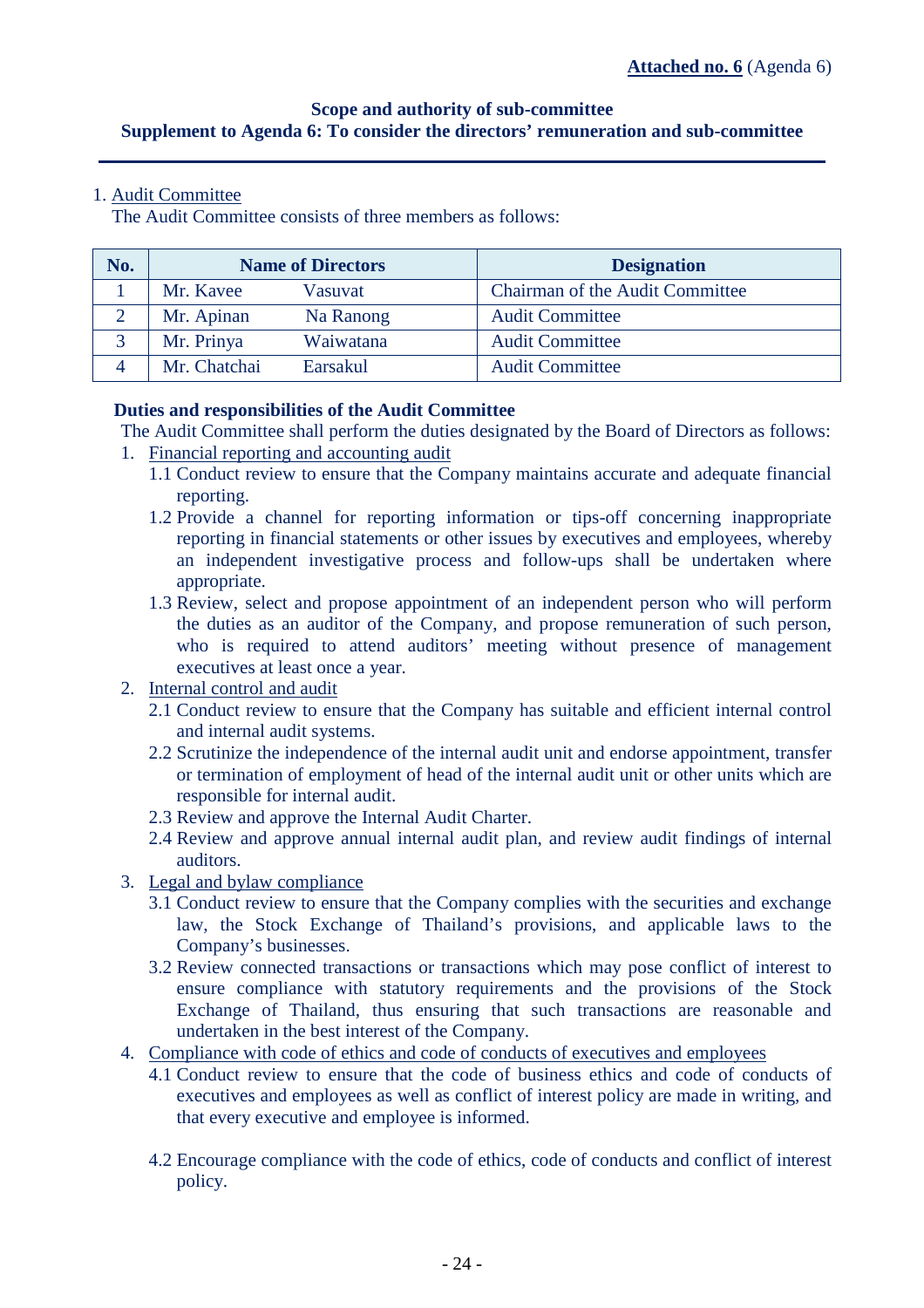- 5. Reporting
	- 5.1 Prepare audit committee report disclosed in the Company's annual report. Such report must be signed by the chairman of the Audit Committee and at least contain the following information:
		- o Opinions on accuracy, completeness and credibility of the Company's financial statements;
		- o Opinions on adequacy of the Company's internal control system;
		- o Opinions on compliance with the securities and exchange law, the Stock Exchange of Thailand's provisions or applicable laws to the Company's businesses;
		- o Opinions on appropriateness of auditors;
		- o Opinions on transactions which may pose conflict of interest;
		- o A number of meetings of the Audit Committee and attendance of each audit committee member;
		- o Overall opinions or observations received by Audit Committee regarding the Audit Committee's compliance with the Charter;
		- o Other items which the Audit Committee deems that shareholders and investors should be informed within the scope of duties and responsibilities designated by the Board of Directors.
	- 5.2 While performing duties, if the Audit Committee finds or suspects that there are the following transactions or actions which may significantly affect financial standing and operating performance of the Company, the Audit Committee shall submit a report to the Board of Directors so as to take corrective actions within a time period which the Audit Committee deems appropriate.
		- o Transaction that poses conflict of interest.
		- o Fraud, irregularities or significant shortcoming in the internal control system.
		- o Violation of the securities and exchange law, the provisions of the Stock Exchange of Thailand or applicable laws to the Company's businesses.

If the Board of Directors or the management does not take corrective actions within a time period stated in the first paragraph, any audit committee member may report to the Office of the Securities and Exchange Commission or the Stock Exchange of Thailand that there were such transactions or actions described in the first paragraph.

- 6. Other duties
	- 6.1 Conduct evaluation of the Audit Committee's performance by undertaking annual selfevaluation according to the method prescribed by the Audit Committee, and report evaluation results to the Board of Directors for acknowledgement.
	- 6.2 Other tasks assigned by the Board of Directors under the consent of the Audit Committee.

#### **Authority of the Audit Committee**

The Audit Committee shall have powers to pursue various matters within the scope of responsibilities set out under the heading "duties and responsibilities" as follows:

- 1. Have power to invite a management executive or an employee to attend a meeting so as to give explanation or opinions or submit requested documents as deemed necessary.
- 2. Review and endorse appointment, removal, transfer or termination of employment, and conduct review of senior executives' merits by the internal control department as proposed by Managing Director.
- 3. Recruit outside consultants or experts in different fields to give advice, consultation or opinions as deemed appropriate by the Audit Committee.
- 4. Attend meetings with auditors to discuss pertinent issues, in which the management may not be present.